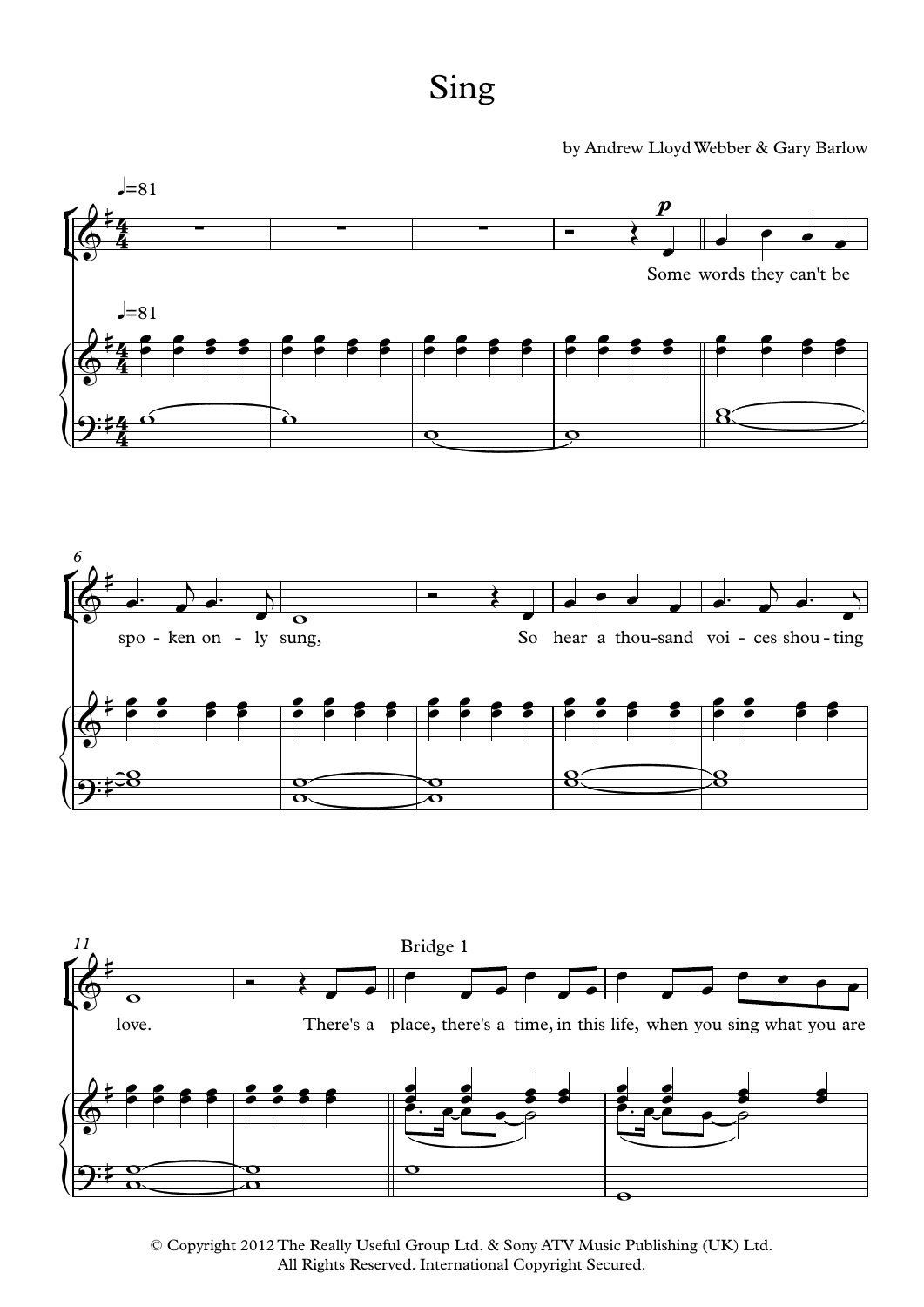





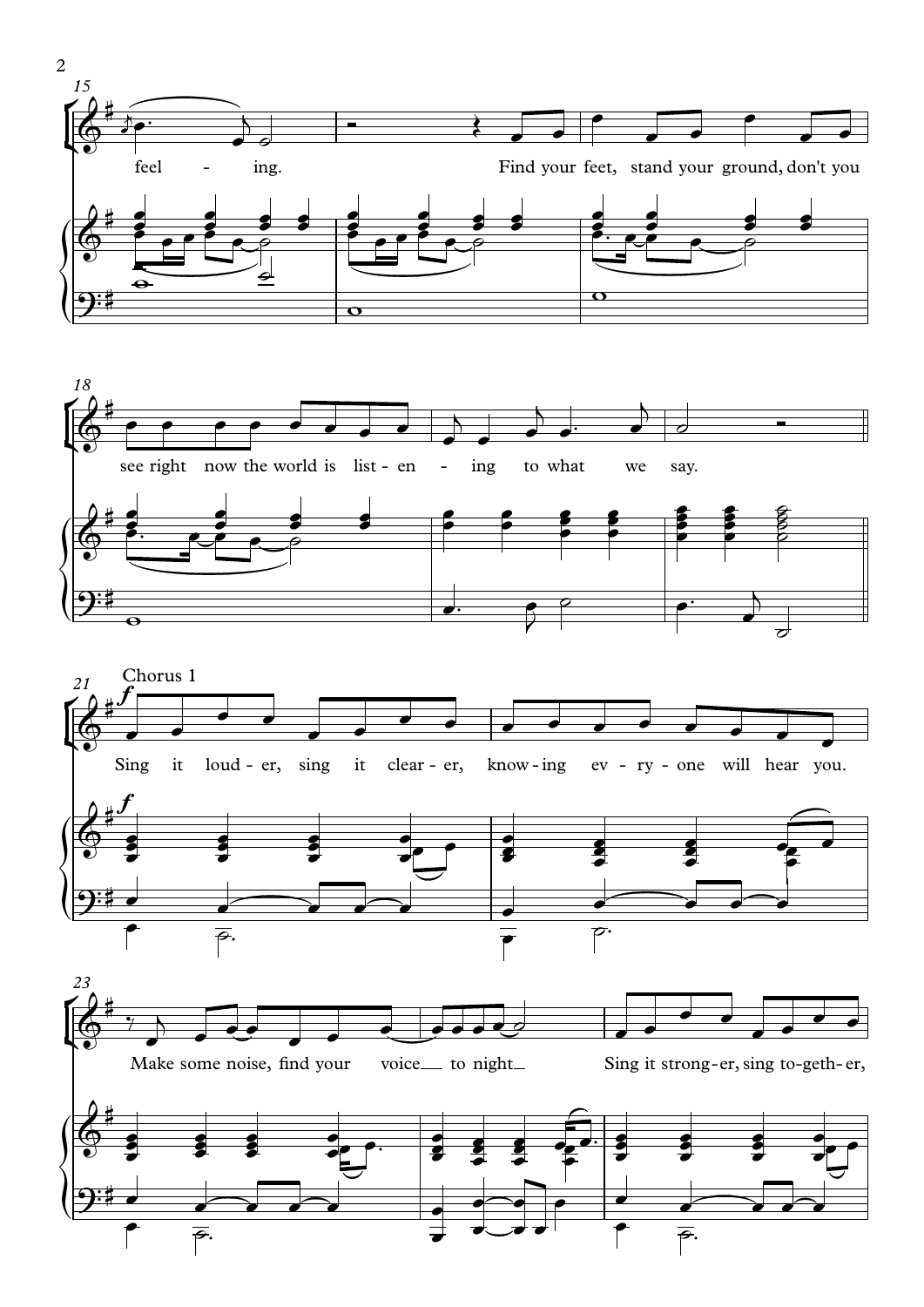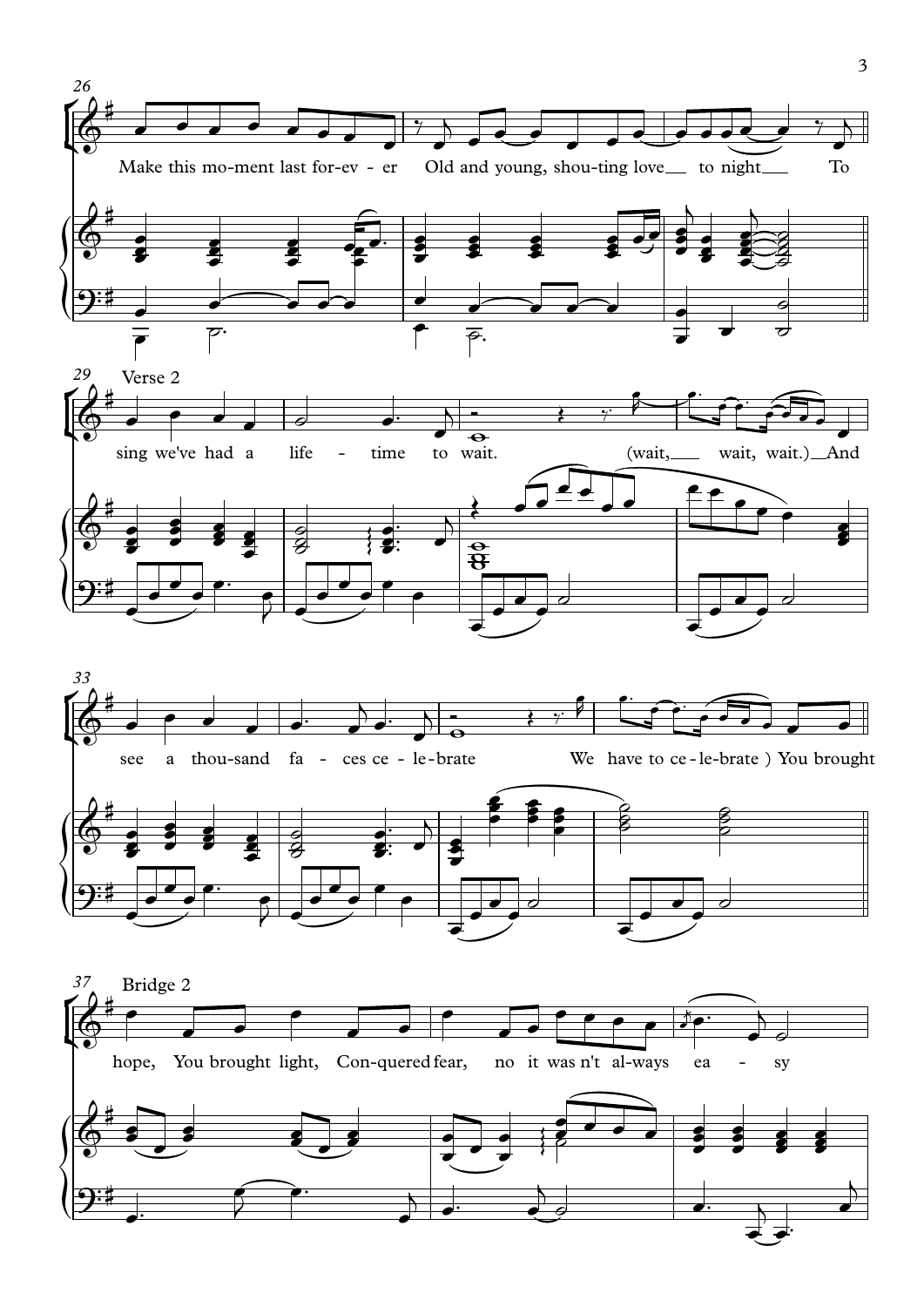



¢



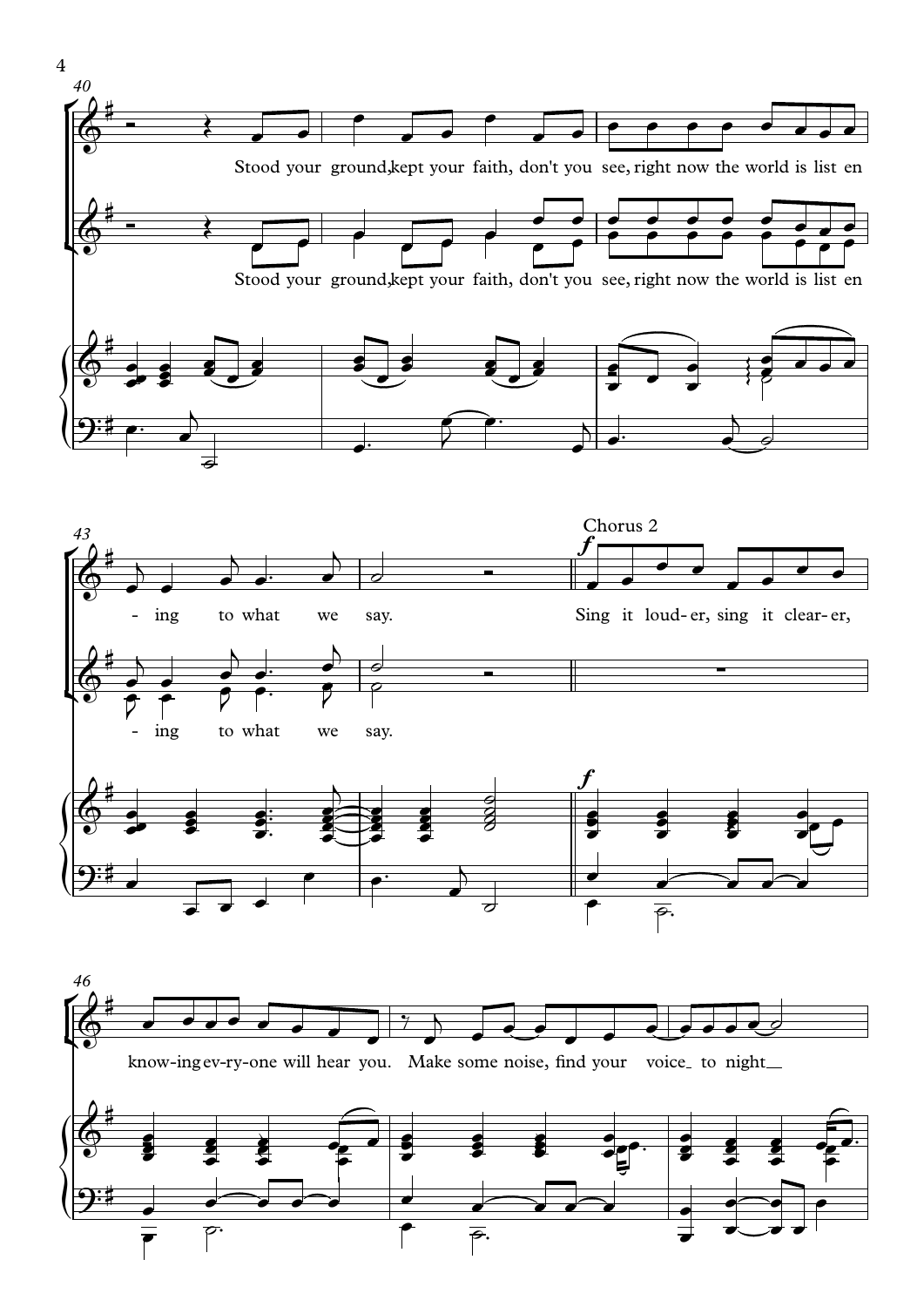



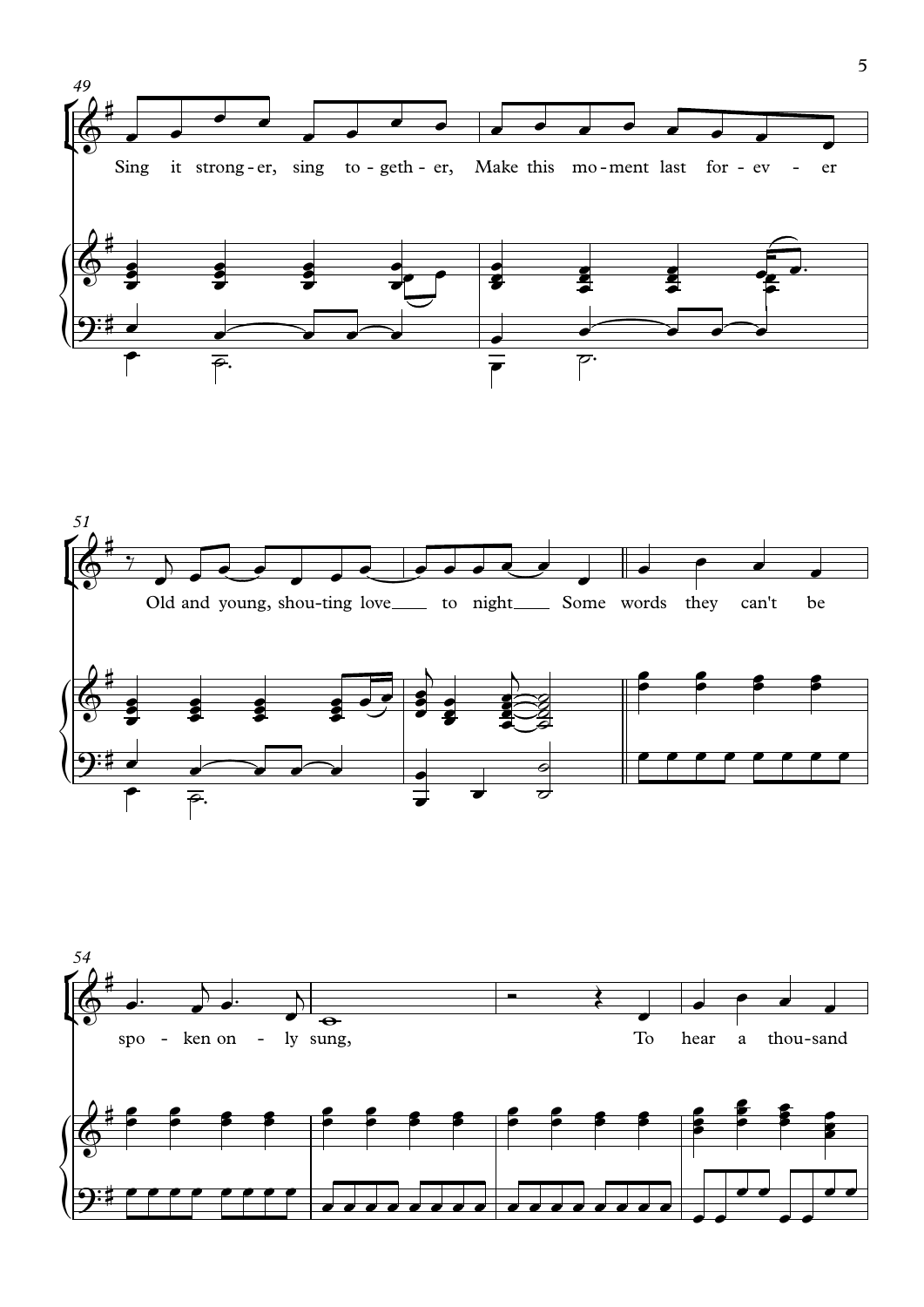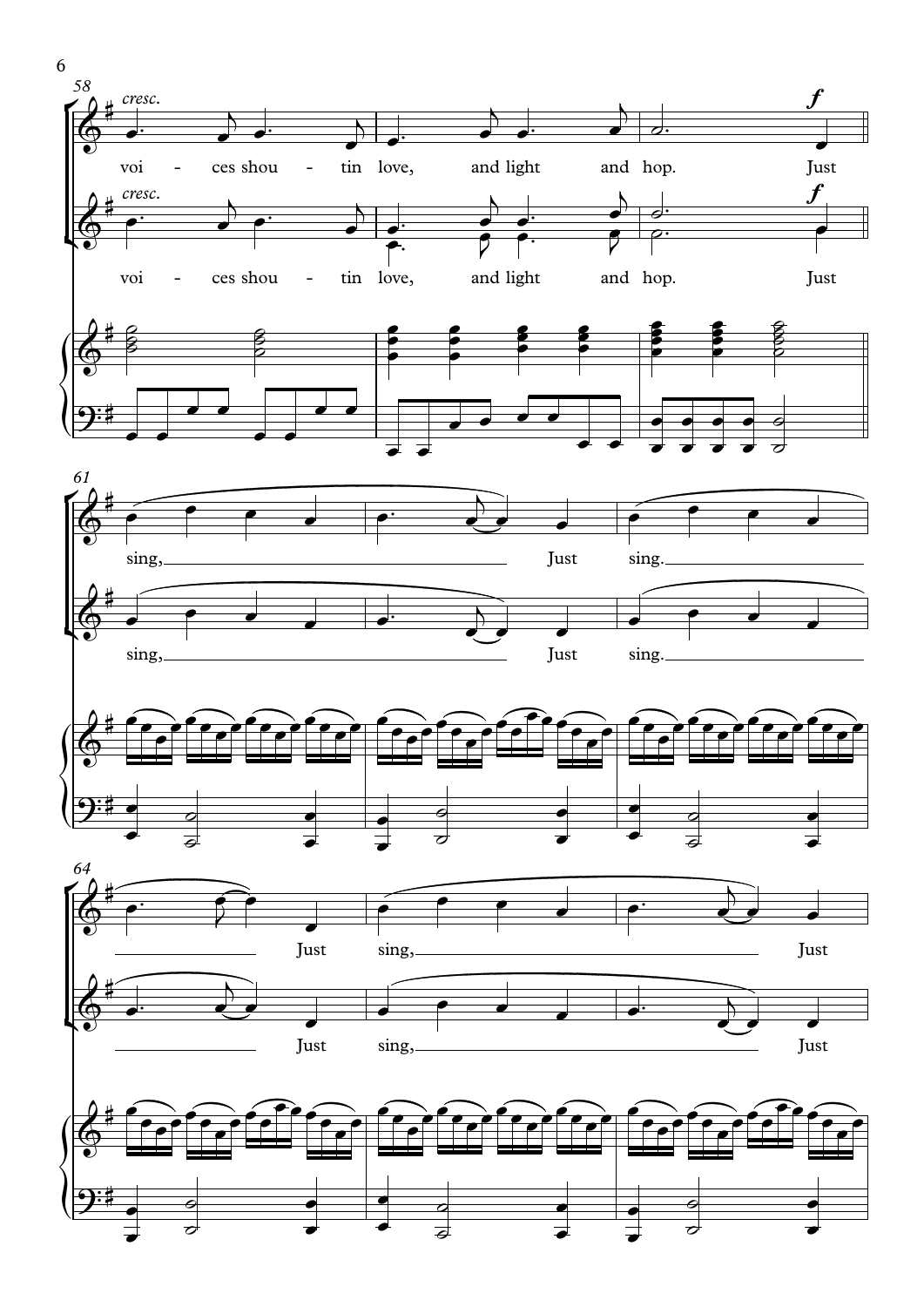

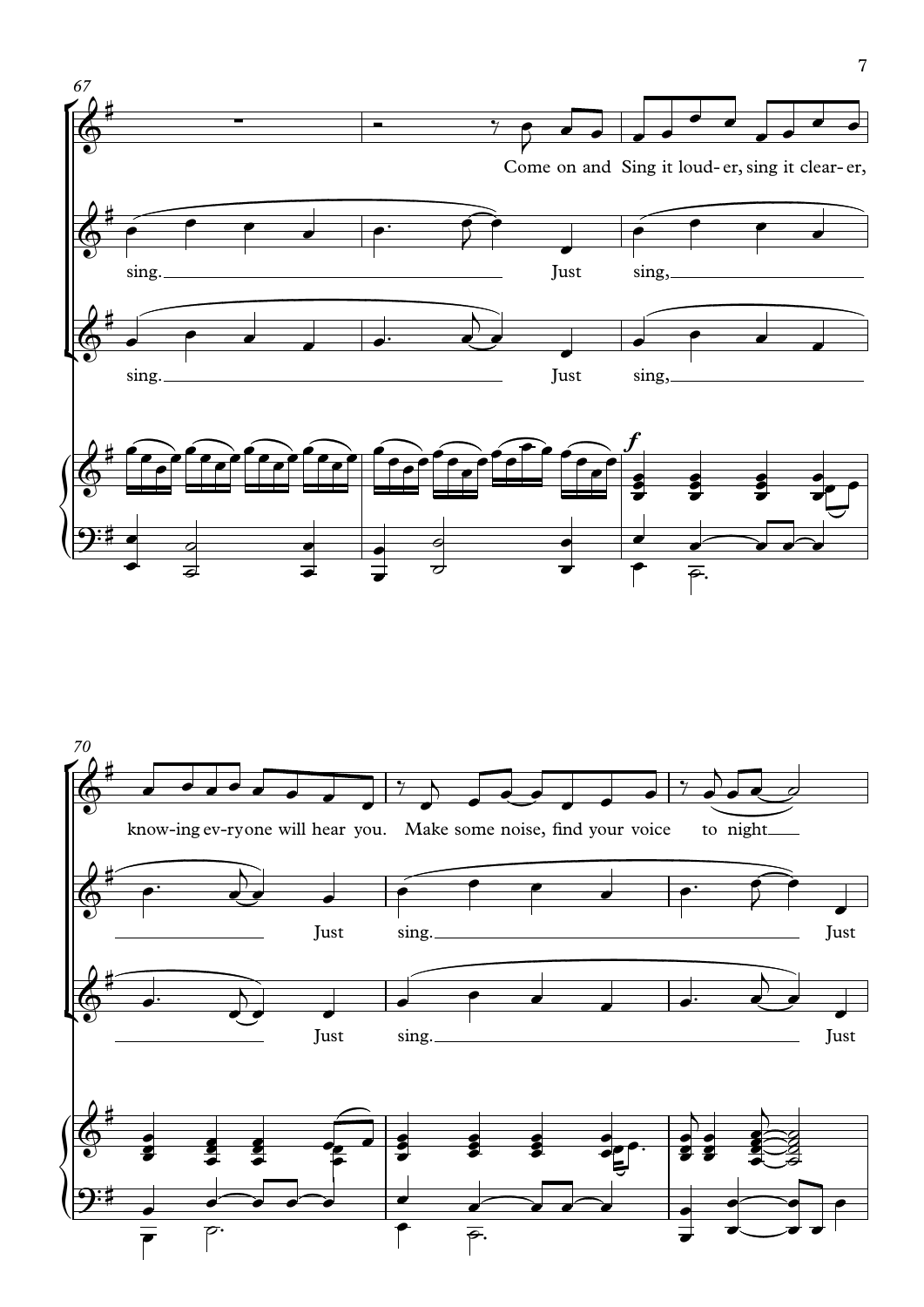



8